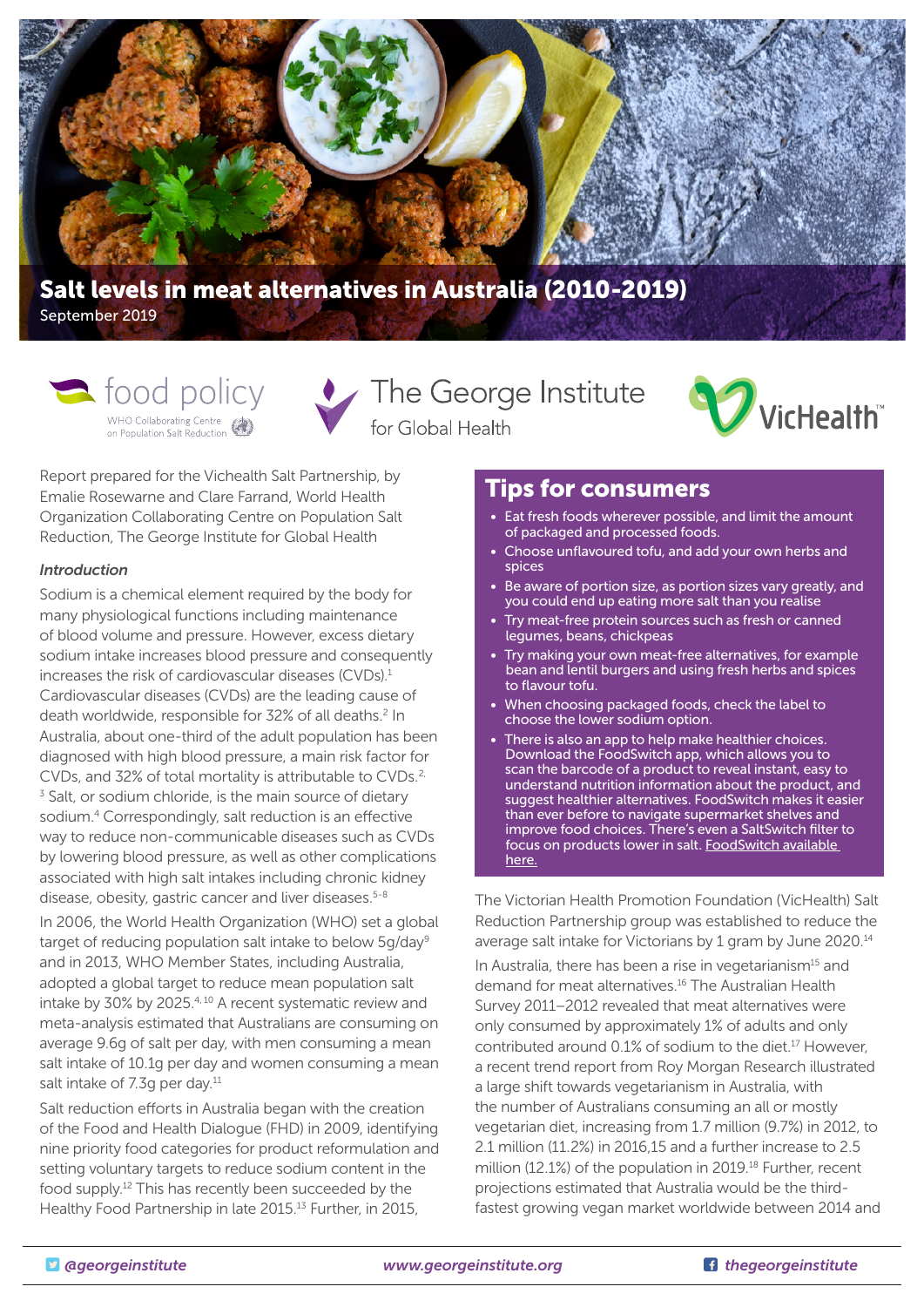2020, and that by 2020, the packaged vegan foods industry is expected to reach \$215 million.<sup>16</sup> Despite the rising popularity, currently there are no sodium reformulation targets for meat alternatives proposed by the Healthy Food Partnership (HFP) in Australia, and notably, the UK has three targets for meat alternatives: plain meat alternatives, meatfree bacon and other meat-free products.<sup>19</sup>

The term 'meat alternatives' encompasses a variety of meat-free food products that mimic the characteristics and appearance of meat, or are consumed as an alternate protein source. They are typically made from soy or other plant based protein-rich foods, such as legumes, and are sold in various forms, including burger patties, mincemeat, and stir fry cubes.<sup>20</sup>

Therefore, this study aimed to assess the mean sodium levels in meat alternatives in 2019, to determine the changes in mean sodium levels between 2010 and 2019, and to calculate the percentage of products meeting the UK 2017 salt reduction targets.

# *Methods:*

### Data Collection

Data from 2010, 2013, 2015 and 2017 were extracted from the Australian FoodSwitch database. 2019 data was collected by gathering information from the four major supermarkets in Australia: Coles, Woolworths, IGA and Aldi from January –June 2019. Pictures were taken of the barcode, front of pack, nutrition information panel (NIP), ingredients list, health claims and manufacturer information. Data were entered into Microsoft Excel.

# Data Categorisation and product exclusion

Products were categorised into two main categories: tofu and meat-free products. Meat-free products had five subcategories: falafel, meat-free sausages, meat-free burgers, meat-free bacon, and other meat-free products.

The UK 2017 salt targets had two targets for meat alternatives: Plain meat alternatives, such as tofu and meat-free mince, have a maximum target of 250mg/100g; and other meat-free products have a maximum target of 500mg/100g and an average target of 360mg/100g.

Products were excluded if there was no sodium in mg/100g value, or displayed erroneous data errors.

# Data Analysis

The total number of products, products per category and per sub-category were recorded. The mean (SD) sodium content per 100g food, and range were determined for all meat alternatives, each category and subcategories. Trends in mean sodium levels between 2010, 2013, 2015, 2017 and 2019, were determined for overall and for each category and subcategory.

Statistical analyses were conducted in Stata 15. Alpha was set at a 0.05 significance level. One-way ANOVA's (posthoc Scheffe) were performed to compare mean sodium content across the years.

# *Key Findings:*

#### Summary of surveyed products

- A total of 564 meat alternative products were analysed
	- o 75 products in 2010, 111 in 2013, 77 in 2015, 111 in 2017 and 190 in 2019
	- o There has been a 153% increase in the number of meat alternative products from 2010 to 2019, specifically within the number of products available for falafels (+380%), meat-free burgers (+289%) and other meatfree products (187%)
- There was no change in the sodium content of meat alternatives from 2010 to 2019
	- o There was no change in the sodium content of any subcategory of meat alternatives from 2010 to 2019
- The average sodium content of meat alternatives per 100g in 2019 was 379mg, and ranged from 1mg to 1260mg [average: 1g salt/100g; range: 0-3g salt] 1
- The category with the highest average sodium content per 100g was meat-free bacon (818mg sodium [2g salt]), followed by falafels (519mg sodium [1.3g salt]) and meatfree sausages (506mg [1.3g salt])
- The average sodium content per serve was 333mg [0.8g salt], 17% of an adult's maximum daily intake
- Serving size ranged from 20g to 350g
	- o The average serving size was 98g overall, 117g for tofu (range 20-350g) and 93g for meat-free products (range 24 to 300g)
- The largest range in sodium content was found for falafels (124 to 1260mg/100g) followed by other meat-free products (3 to 1030mg/100g).

# Sodium targets

- There are no sodium targets for meat alternatives in Australia. However, compared to current UK 2017 salt targets:
	- o In 2019, 68% percent of all meat alternatives met the UK targets (250mg/100g for plain meat alternatives, 500mg/100g for other meat-free products, and 750mg/100g for meat-free bacon)
	- o By category, 83% of plain meat alternatives, 65% of other meat free products and 50% of meat-free bacon, were at or below the UK salt targets.

# *Meat alternatives by category*

# Tofu

- The average sodium content of tofu was 161mg/100g overall, 404mg/100g for flavoured tofu and 35mg/100g for plain tofu
	- o The average sodium content per serving was 175mg/ serve for all tofu products (flavoured and plain), 442mg/ serve for flavoured tofu and 37mg/serve for plain tofu
- Highest sodium content was found in B J Sliced Garlic Tofu, with 688mg/100g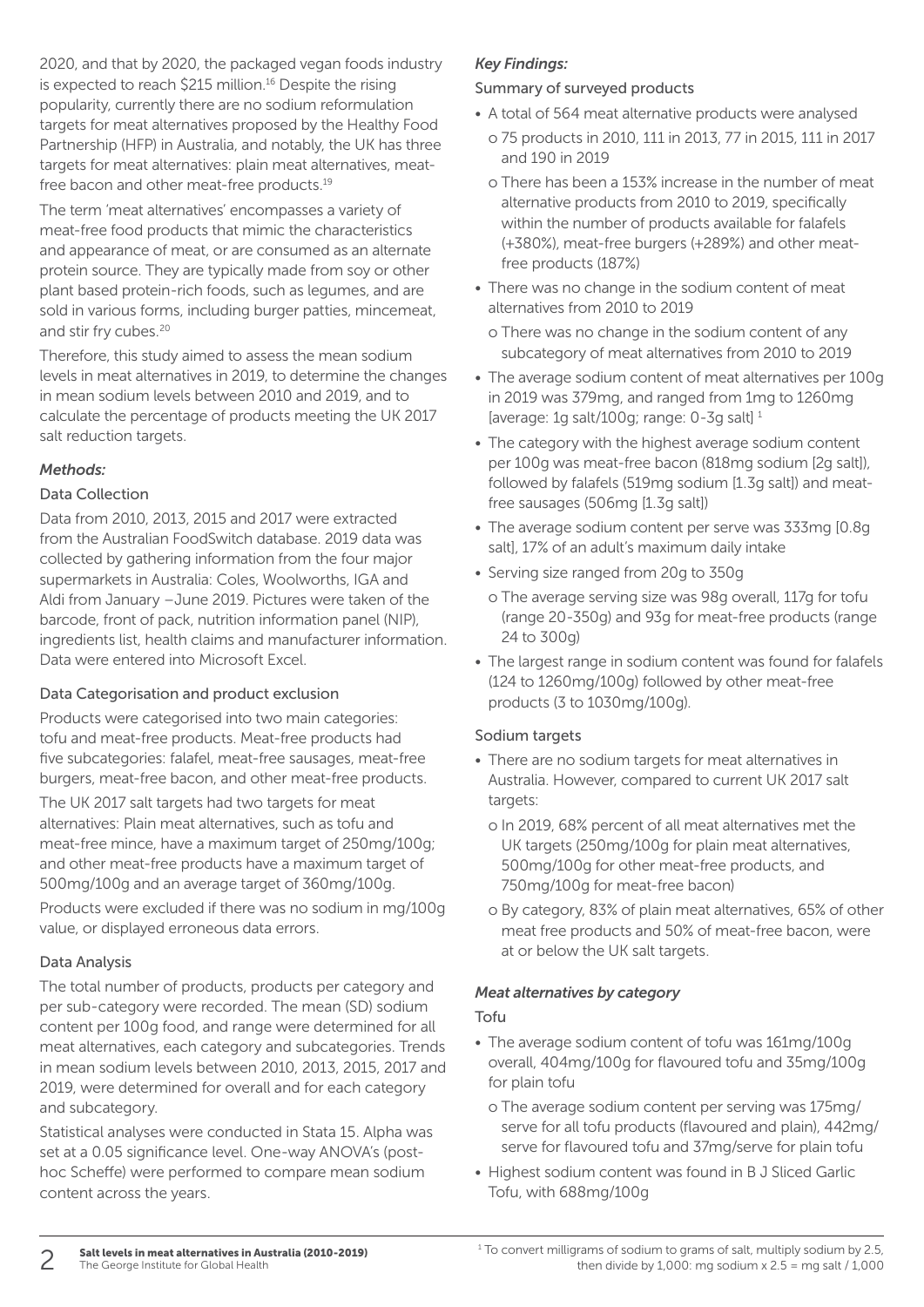- o Per serving: 688mg sodium/serve [1.7g salt], 34% maximum daily intake
- Lowest sodium content was found in TLY Lite Firm Tofu and TLY Silken Tofu, with 1mg/100g
	- o Per serving: 1mg sodium/serve [0g salt], 0% maximum daily intake
- Per serve, the highest sodium level was Bean Supreme Marinated Tofu Hoisin and Sesame, with 811mg sodium/125g serve [2g salt], 40% maximum daily intake

### Meat-free products

- The average sodium content of meat-free products was 440mg/100g overall.
	- o 818mg/100g for meat-free bacon [2g salt], 519mg/100g for falafel [1.3g salt], 506mg/100g for meat-free sausages [1.3g salt], 410mg/100g meat-free burgers [1g salt] and 393mg/100g for other meat-free products [1g] saltl. Other meat-free products included mince, fish free fingers, and chicken free schnitzels.
- o The average sodium content per serving was 377mg/ serve overall [0.9g salt], and 473mg/serve for meat-free sausages [1.2g salt], 421mg/serve for meat-free bacon [1g salt], 377mg/serve for other meat-free products [0.9g salt], 375mg/serve meat-free burgers [0.9g salt] and 279mg/serve for falafel [0.7g salt].
- Highest sodium content was found in Monjay Mezza Traditional Falafel and Spinach Falafel, with 1260mg/100g
	- o Per serving: 315mg sodium/serve [0.8g salt], 16% maximum daily intake
- Lowest sodium content was found in Organic Village Adzuki Bean & Activated Buckwheat Tempeh, with 3mg/100g
	- o Per serving: 3mg sodium/serve [0g salt], 0% maximum daily intake
- Per serve, the highest sodium level was Bean Supreme Laksa Pie, with 990mg/220g serve [2.5g salt], 50% maximum daily intake

| Category                 | <b>Highest sodium content</b>                                                      | Lowest sodium content                                                                                            |  |  |  |  |
|--------------------------|------------------------------------------------------------------------------------|------------------------------------------------------------------------------------------------------------------|--|--|--|--|
| Falafel                  | 1260mg/100g<br>Monjay Mezza Traditional Falafel and Spinach Falafel                | 124mg/100g<br>Naturally Falafel Original<br>Naturally Falafel Sesame + Chilli<br><b>Naturally Falafel Quinoa</b> |  |  |  |  |
| Meat-free bacon          | 924mg/100g<br>Vegie Delights Bacon Style Rashers                                   | 712mg/100g<br>Quorn Bacon Style Pieces                                                                           |  |  |  |  |
| Meat-free burgers        | 681.7mg/100g<br>Fry's Family Burgers Quinoa & Brown Rice Protein                   | 119mg/100g<br>Unreal Co. Italian Beefy Burger with Onion                                                         |  |  |  |  |
| Meat-free sausages       | 685mg/100g<br>Vegie Delights Classic Hot Dogs                                      | 271mg/100g<br>Syndian Cheezy Kale & Cashew Vegan Sausages                                                        |  |  |  |  |
| Other meat-free products | 1030mg/100g<br>Simply Vegetarian Chickpea Sweet Potato & Quinoa Bites<br>Meat Free | 3mg/100g<br>Organic Village Adzuki Bean & Activated Buckwheat<br>Tempeh                                          |  |  |  |  |
| Flavoured tofu           | 688mg/100g<br><b>B J Sliced Garlic Tofu</b>                                        | 224mg/100g<br>Nutrisoy Tofu Spicy                                                                                |  |  |  |  |
| Plain tofu               | 320mg/100g<br>Nutrisoy Tempeh Tasty                                                | 1mg/100g<br><b>TLY Lite Firm Tofu</b><br><b>TLY Silken Tofu</b>                                                  |  |  |  |  |

# *Table 1: Large ranges in the sodium content of meat alternative products*

#### *Conclusion:*

There has been no significant change in the average sodium content of meat alternatives between 2010 and 2019. The variability of sodium levels within categories and across different brands of products highlights the potential for reformulation by the food industry. Specifically, government established sodium targets for meat alternatives could encourage the food industry to reformulate, assisting with national salt reduction efforts.

# *Recommendations:*

# For Government

- Establish specific salt targets for all food categories including meat alternatives in Australia.
- Measure and monitor food industry compliance to reformulation activities, against established salt targets.

• Increase consumer awareness campaigns to inform about the health benefits of reducing salt intake.

# For Industry

- Gradually reformulate high salt products to lowest levels of salt possible. The large ranges of salt levels identified in this report highlight that it is possible to make the same product with much less salt.
- Download the Victorian Salt Reduction Partnership's Reformulation Readiness guide to implement a best practice reduction program, [available here](https://unpackthesalt.com.au/wp-content/uploads/2019/06/Reformulation-Readiness-How-To-Guide.pdf)

### *About the WHO Collaborating Centre on Population Salt Reduction*

The WHO Collaborating Centre on Population Salt Reduction (WHO CC SALT) has a global remit with a focus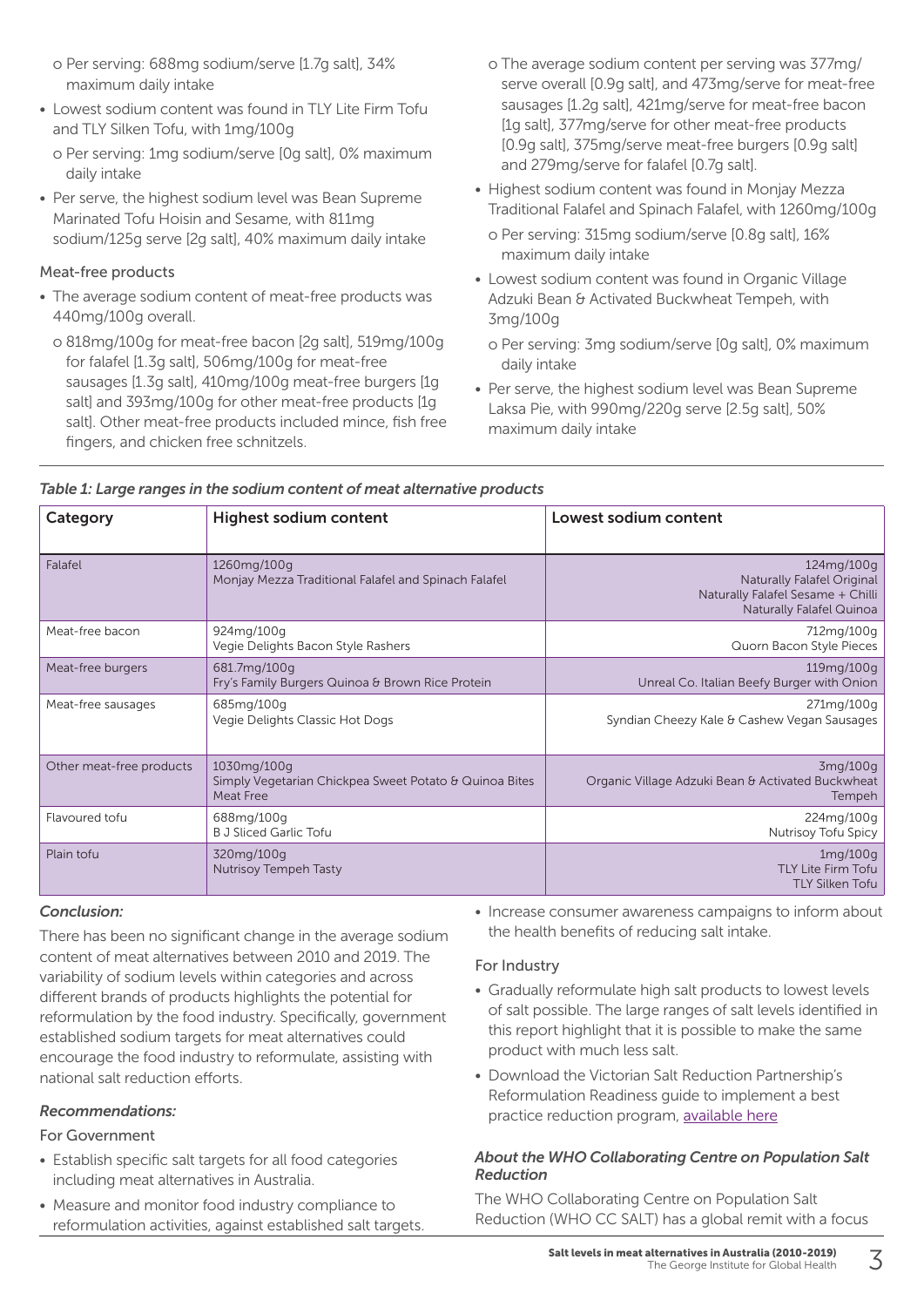on Australia, the Western Pacifi c and South East Asian Regions. It is currently involved in projects in Australia, the Pacifi c Islands, Mongolia, Vietnam, Cambodia, Indonesia, China and India. WHO CC SALT is working with the World Health Organization to develop a range of tools and resources to support countries to develop and implement salt reduction strategies. WHO CC SALT is funded through a mixture of short and longer term contracts and research grants including National Health and Medical Research Council project and partnership grants and contract funding from the Victorian Health Foundation and the World Health Organization.

### *Limitations of the research:*

The number of products captured by the FoodSwitch data do not necessarily represent a complete coverage of all products within Australia, but rather those captured at specific time points during surveys, and limited to a subset of food retailers. The data captured and compared is 'as given on pack'. No distinction has been made between raw and cooked nutrition information in this survey.

### *The George Institute for Global Health*

The George Institute for Global Health is improving the lives of millions of people worldwide through innovative health research. Working across a broad health landscape, the Institute conducts clinical, population and health system research aimed at changing health practice and policy worldwide. The Institute has a global network of medical and health experts working together to address the leading causes of death and disability worldwide. Established in Australia and affiliated with UNSW Sydney, the Institute today also has offices in China, India and the United Kingdom, and is also affiliated with Peking University Health Science Centre, the University of Hyderabad and the University of Oxford.

The George Institute prioritises clinical and population health research that produces outcomes that are easily translated into practice, and effect real change within a short period of time to health policy and practice. The Institute has been ranked among the top 10 global institutes for impact for the last several years, and its research has resulted in changes to medical guidelines and ways of thinking about some of the most common medical treatments around the world. Examples include developing a new treatment for stroke, showing that blood pressure lowering reduces the risk of cardiovascular disease in people with diabetes, and providing safer fluid options for patients in intensive care. Developing better methods for delivering health care are a priority for the Institute. Follow us on Facebook at and on Twitter @georgeinstitute

#### *Media Enquiries*

Tina Wall Senior Media Advisor The George Institute for Global Health P: + 61 410 411 983

#### E: twall[@georgeinstitute.org.au](mailto:twall%40georgeinstitute.org.au?subject=Salt%20levels%20in%20meat%20alternatives%20in%20Australia%20)

#### *References*

- 1. Graudal NA, Hubeck-Graudal T, Jürgens G. Effects of Low-Sodium Diet vs. High-Sodium Diet on Blood Pressure, Renin, Aldosterone, Catecholamines, Cholesterol, and Triglyceride (Cochrane Review). American Journal of Hypertension. 2012;25(1):1-15.
- 2. Institute for Health Metrics and Evaluation (IHME). GBD Compare Data Visualization Seattle, WA: IHME, University of Washington; 2016 [cited 2019 Jan 7].
- 3. Australian Bureau of Statistics. Australian Health Survey: Nutrition First Results Foods and Nutrients, 2011 12. Canberra, Australia: The Australian Bureau of Statistics. 2014.
- 4. World Health Organization. Global status report on noncommunicable diseases 2014. Geneva, Switzerland: World Health Organization, 2014.
- 5. He FJ, MacGregor GA. A comprehensive review on salt and health and current experience of worldwide salt reduction programmes. Journal of Human Hypertension. 2009;23(6):363-84.
- 6. Ma Y, He FJ, MacGregor GA. High Salt Intake: Independent Risk Factor for Obesity? Hypertension. 2015;66(4):843-9.
- 7. Hope SF, Webster J, Trieu K, Pillay A, Ieremia M, Bell C, et al. A systematic review of economic evaluations of population-based sodium reduction interventions. PLoS One. 2017;12(3).
- 8. Schorling E, Niebuhr D, Kroke A. Cost-effectiveness of salt reduction to prevent hypertension and CVD: a systematic review. Public Health Nutrition. 2017;20(11):1993-2003.
- 9. World Health Organization. Prevention of cardiovascular disease: guidelines for assessment and management of cardiovascular risk. Geneva: World Health Organization; 2007.
- 10. Webster J, Trieu K, Dunford E, Nowson C, Jolly K-A, Greenland R, et al. Salt reduction in Australia: From advocacy to action2015. 207-18 p.
- 11. Land MA, Neal BC, Johnson C, Nowson CA, Margerison C, Petersen KS. Salt consumption by Australian adults: a systematic review and meta-analysis. Med J Aust. 2018;208(2):75-81.
- 12. Commonwealth of Australia. Food and Health Dialogue Canberra, Australia: Commonwealth of Australia; 2015 [cited 2019 Jan 7]. Available from: [http://www.health.gov.au/internet/main/publishing.](http://www.health.gov.au/internet/main/publishing.nsf/Content/fhd) [nsf/Content/fhd.](http://www.health.gov.au/internet/main/publishing.nsf/Content/fhd)
- 13. Commonwealth of Australia. Healthy Food Partnership Canberra, Australia: Commonwealth of Australia; 2016 [cited 2019 Jan 7]. Available from: [http://www.health.gov.au/internet/main/publishing.](http://www.health.gov.au/internet/main/publishing.nsf/content/healthy-food-partnership) [nsf/content/healthy-food-partnership](http://www.health.gov.au/internet/main/publishing.nsf/content/healthy-food-partnership).
- 14. Victorian Health Promotion Foundation. Salt reduction in Victoria. Victoria, Australia: Victorian Health Promotion Foundation; 2017 [cited 2019 Jan 4]. Available from: [https://www.vichealth.vic.gov.au/](https://www.vichealth.vic.gov.au/programs-and-projects/salt-reduction) [programs-and-projects/salt-reduction](https://www.vichealth.vic.gov.au/programs-and-projects/salt-reduction).
- 15. Roy Morgan. The slow but steady rise of vegetarianism in Australia Australia: Roy Morgan; 2016 [cited 2019 Jan 7]. Available from: [http://](http://www.roymorgan.com/findings/vegetarianisms-slow-but-steady-rise-in-australia-201608151105) [www.roymorgan.com/findings/vegetarianisms-slow-but-steady-rise](http://www.roymorgan.com/findings/vegetarianisms-slow-but-steady-rise-in-australia-201608151105)[in-australia-201608151105.](http://www.roymorgan.com/findings/vegetarianisms-slow-but-steady-rise-in-australia-201608151105)
- 16. Sarah Kneebone. FMCG trends: adapting to plant-based consumer demand Australia: PLAY Market Research; 2018 [cited 2019 Jan 4]. Available from: [https://www.playmr.com.au/blog/fmcg-trends](https://www.playmr.com.au/blog/fmcg-trends-adapting-to-plant-based-consumer-demand)[adapting-to-plant-based-consumer-demand.](https://www.playmr.com.au/blog/fmcg-trends-adapting-to-plant-based-consumer-demand)
- 17. Australian Bureau of Statistics. 4364.0.55.007 Australian Health Survey: Nutrition First Results - Food and Nutrients, 2011-12. In: Statistics ABo, editor. Canberra, Ausralia: Commonwealth of Australia; 2014.
- 18. Roy Morgan. Rise in vegetarianism not halting the march of obesity Australia: Roy Morgan; 2019 [cited 2019 July 24]. Available from: [http://www.roymorgan.com/findings/7944-vegetarianism-in-2018](http://www.roymorgan.com/findings/7944-vegetarianism-in-2018-april-2018-201904120608) [april-2018-201904120608](http://www.roymorgan.com/findings/7944-vegetarianism-in-2018-april-2018-201904120608).
- 19. Public Health England. Salt Reduction Targets for 2017. London, England: Public Health England, 2017.
- 20. Apostolidis C, McLeay FJFP. Should we stop meating like this? Reducing meat consumption through substitution. 2016;65:74-89.